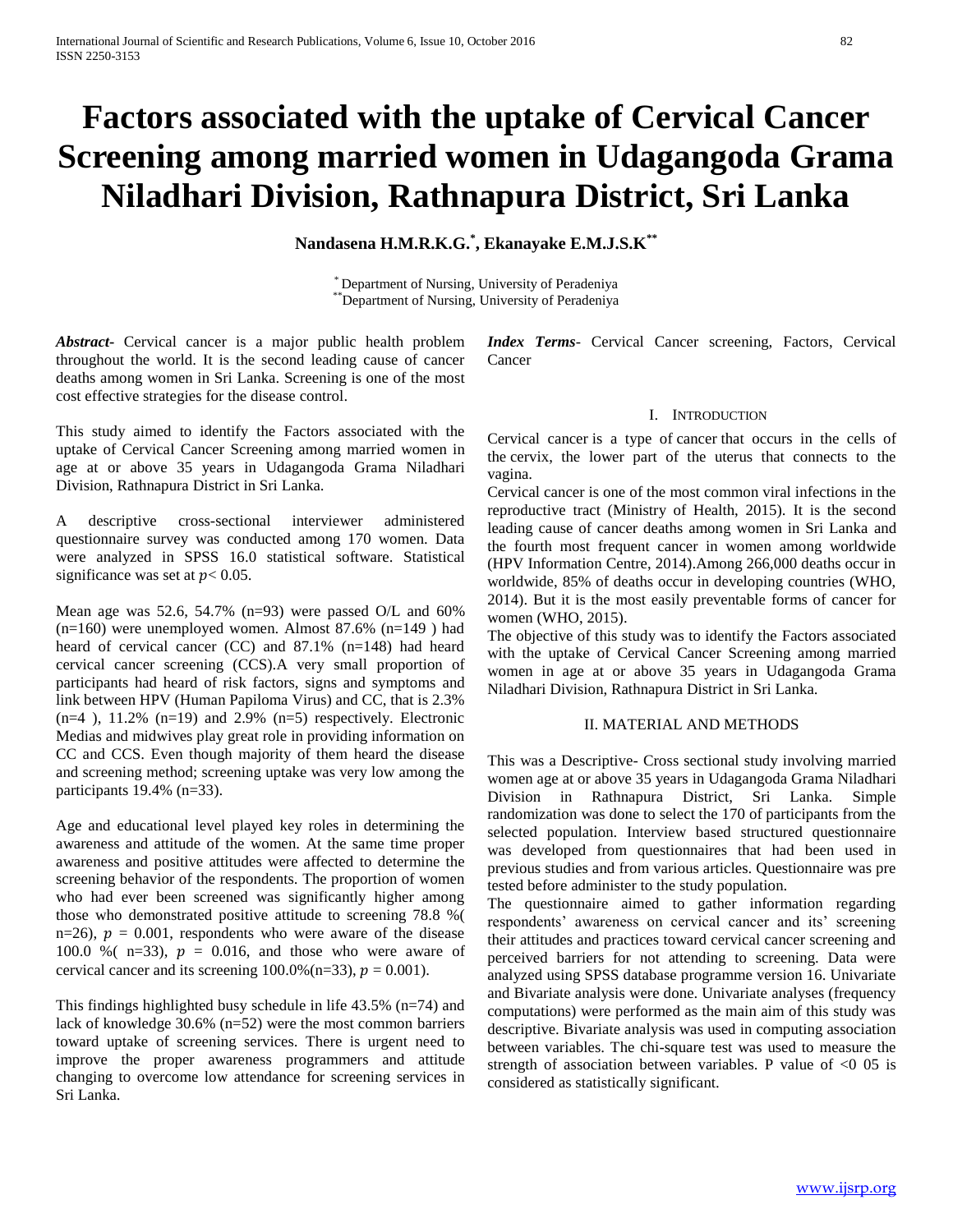# III. RESULTS

Majority of the participants in this study were age group between 35-55 years, un-employed women who were from nuclear families.

Mean age of the total respondents' was 52.6. Mean parity was 3.86. Of all the women interviewed, 56(32.9%) had passed O/L, 49(28.8%) had primary education level, 38(22.3%) had secondary education level, 26(15.3%) passed A/L and only one participant had high education level.

The employment status of the respondents was also established and 102(60%) were unemployed, 37(21.8%) were self employed while  $20(11.8%)$  and  $11(6.5%)$  were employed in government sector and privet sector respectively.

The Majority of the respondents; 87.6% (n=149) had heard of cervical cancer, whereas 12.4% (n=21) had never heard of cervical cancer.



Figure 1: Awareness on Cervical Cancer and Cervical cancer screening.

Out of 170 total participants 87.1% of majority was aware about the cervical cancer screening while 12.9% were not aware about it.



Figure 2: Source of information on cervical cancer and its screening

Nearly half of the respondents reported to have gotten information on cervical cancer from electronic media. (48%) Other respondents state it as 21.4% from midwives, 13.5% printed media. 9.5% from relatives, friends or neighbors, 7.2% from doctors and 0.4% from other source.



Figure 3: Uptake of Cervical Cancer screening

Out of 170 total participants only 33(19.4%) respondents were had already participated to the Pap smear test.



Figure 4: Barriers to prevent cervical cancer screening uptake

This findings highlighted busy schedule in life 43.5% (n=74) and lack of knowledge 30.6% (n=52) were the most common barriers toward uptake of screening services.



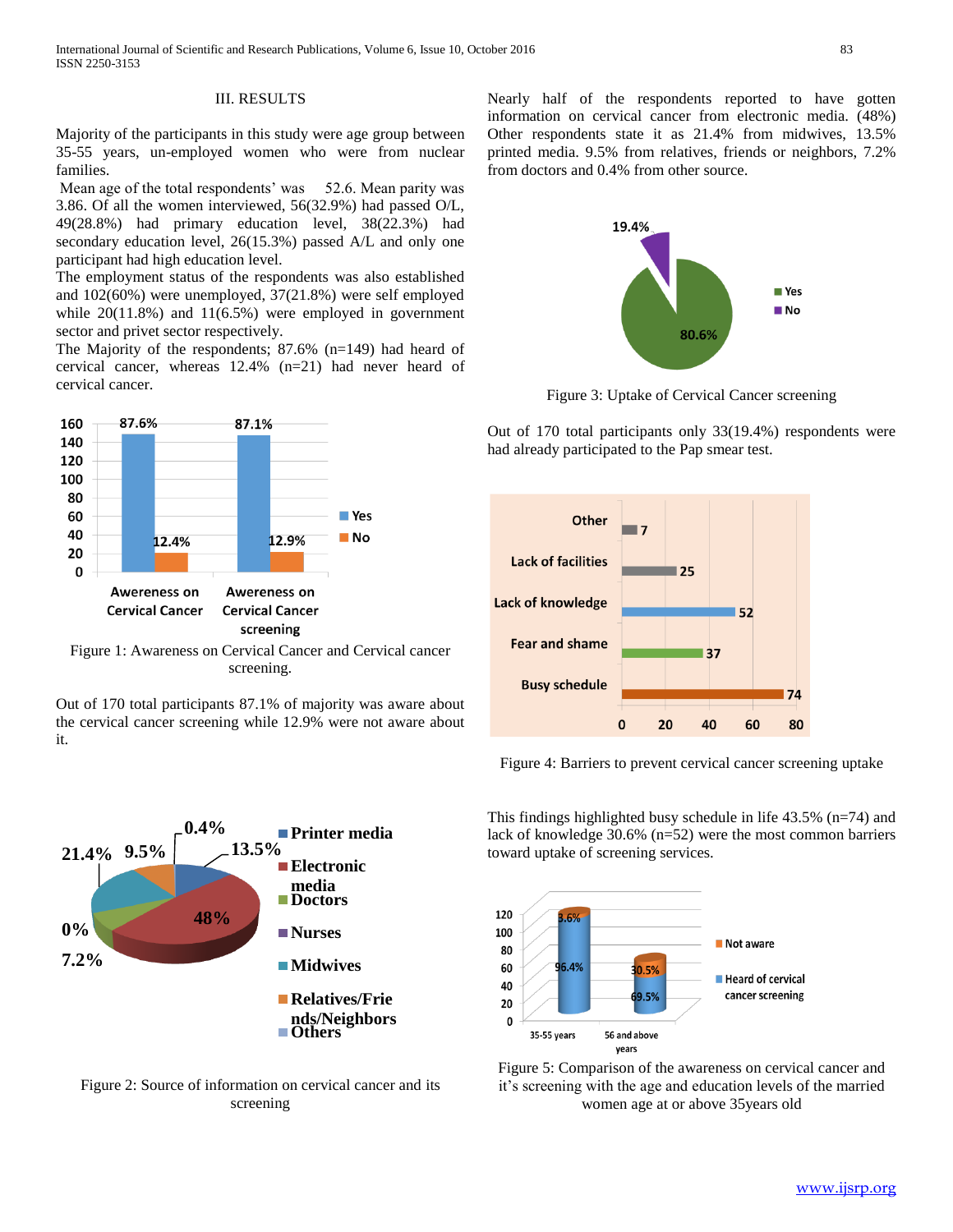There was a statistically significant difference between age of the respondents with the awareness on cervical cancer and its screening. ( $\chi$ 2=25.123; df=2; p <0.001)

| Ever been screened          |                                             |  |  |
|-----------------------------|---------------------------------------------|--|--|
| Yes                         | No                                          |  |  |
| n (%)                       | n (%)                                       |  |  |
|                             |                                             |  |  |
|                             | Aware on cervical cancer and it's Screening |  |  |
|                             | 33(22.1) 116(77.9)                          |  |  |
|                             |                                             |  |  |
| O(0)                        | 21(100)                                     |  |  |
| $(x2=5.771, df=1, p=0.016)$ |                                             |  |  |
|                             |                                             |  |  |

Table 1: Comparison of the awareness and attitude on cervical cancer & it's screening, with uptake of Cervical Cancer screening among married women age at or above 35years old

| Variable                   |                              | Ever been screened |  |  |
|----------------------------|------------------------------|--------------------|--|--|
|                            | Yes                          | Νo                 |  |  |
|                            | n (%)                        | n (%)              |  |  |
| <b>Total of the scores</b> |                              |                    |  |  |
| Attitudes score            |                              |                    |  |  |
| below than mean            | 7(8.3)                       | 77(91.7)           |  |  |
| ( <b>31.8</b> )            |                              |                    |  |  |
| Attitude score greater     | 26(30.2)                     | 60(69.8)           |  |  |
| than mean                  | $(x2=13.027, df=1, p=0.001)$ |                    |  |  |
| ( > 31.8)                  |                              |                    |  |  |

Table 2: Comparison of the attitudes on cervical cancer & its screening with uptake of cervical cancer screening among married women age at or above 35years old

There was a statically significant difference between, awareness on Cervical Cancer, its screening and attitudes, with uptake of Cervical Cancer Screening among the respondents. Those who were aware on cervical cancer and its screening had higher Cervical Cancer uptake while those who had good attitudes also played the same.

# IV. DISCUSSION

Findings indicated majority of the women had heard about cervical cancer its cervical cancer screening.

Awareness on cervical cancer and cervical cancer screening is associated with socio-demographic factors such as age group and educational level. Respondents those who are younger and with good educational background hadmore awareness on cervical cancer and its' screening.

Even though majority of them heard the disease and screening method; screening uptake was very low among the participants. This clearly depicts that quite a significant number of the community don't utilize the services.

These findings were supported by a research by Morris that in Kenya that had showed that only 53% had been screened for cervical cancer while the

rest 47% had not been screened.

Woman's awareness and attitudes on cervical cancer and cervical cancer screening was significantly associated with uptake of cervical cancer screening. The proportion of women who had ever been screened was significantly higher among those who demonstrated positive attitude to screening and proper awareness on cervical cancer and its screening.

# V. CONCLUSION

Age and educational level played key role in determining the awareness and attitude of the women. At the same time good awareness and positive attitudes were affect to change screening behavior of the respondents. Proper awareness programmers and attitude changing are required to overcome low attendance for screening services.

### **REFERENCES**

1.American cancer society. (2014).[Online] Available from: *[http://www.cancer.org/ acs](http://www.cancer.org/%20acs%20/%20groups/%20cid/documents/%20webcontent/%20003094-pdf.pdf) [/ groups/ cid/documents/ webcontent/ 003094-pdf.pdf](http://www.cancer.org/%20acs%20/%20groups/%20cid/documents/%20webcontent/%20003094-pdf.pdf)*. [Assessed: 17/07/2015]

2.HPV Information Centre. (2014). Human Papilloma Virus and Related Diseases Report, Sri Lanka.[Online]Available from:*http://www.hpvcentre.net /statistics/ reports/ LKA.pdf* [.Assessed: 17/07/2015].

3. Morris,R.M.(2016). Factors Associated with the Uptake of Cervical Cancer Screening Among

Women of Reproductive Age in Homabay County, Kenya: A Case of Kanyadhiang Sub Location. *Clinics Mother Child Health* . 13:1

4. World Health Organization. (2014). Comprehensive cervical cancer control: a guide to essential practice-2<sup>nd</sup> edition

### **AUTHORS**

**First Author** – Nandasena H.M.R.K.G., Bsc in Nursing-Lecturer, International Institute of Health Sciences **Second Author** – Ekanayake E.M.J.S.K, Lecturer, Faculty of Allied Health Sciences, University of Peradeniya

**Correspondence Author** – Nandasena H.M.R.K.G, [renu88kalhari@gmail.com,](mailto:renu88kalhari@gmail.com) 071-5784355